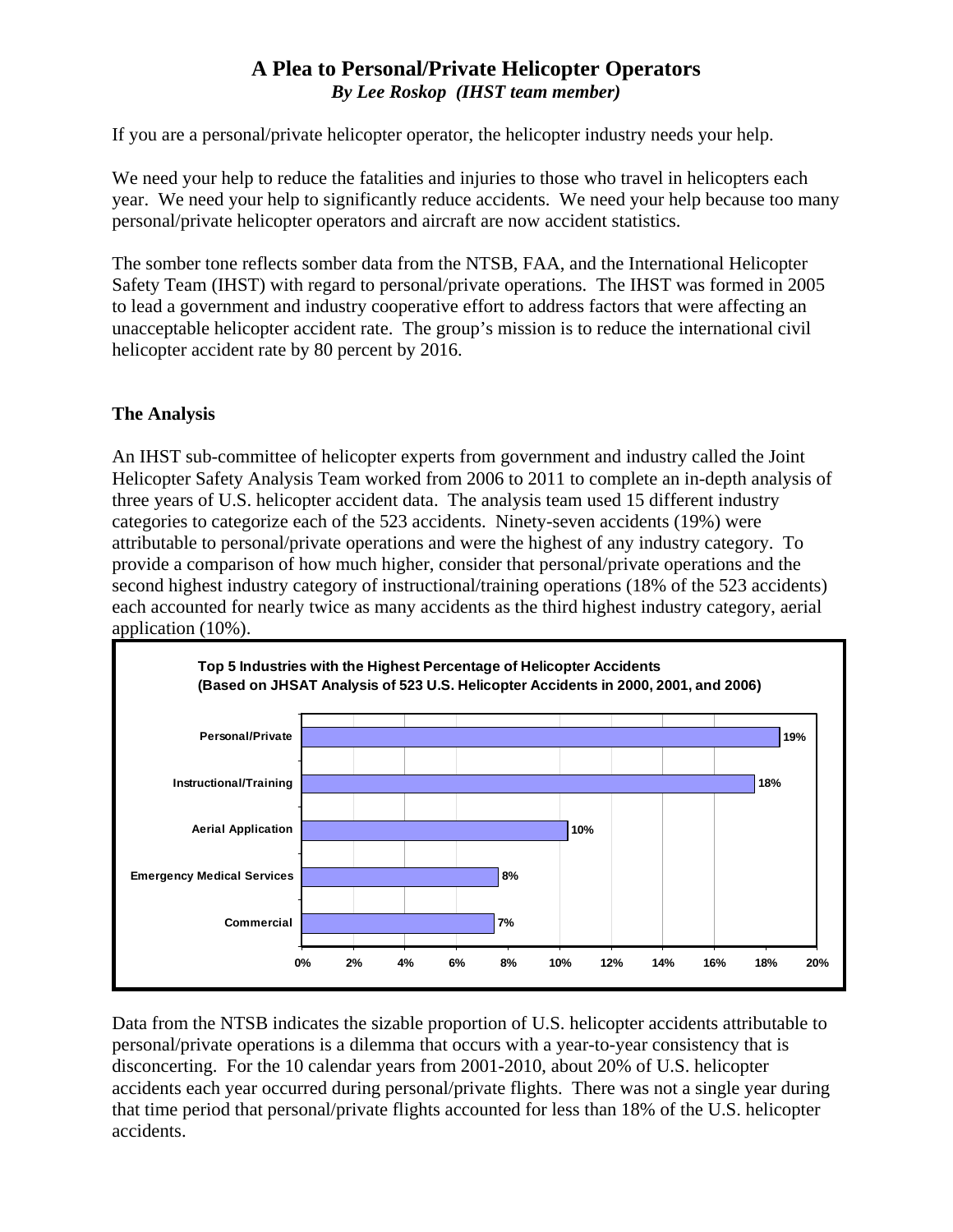#### **Calculating Flight Hours**

The analytical skeptic will examine these dismal percentages and make the astute observation that only half of the story has been told. After all, couldn't the real reason for the considerably higher number of accidents in personal/private operations be attributable to the fact their exposure is proportionately higher than any other helicopter industry? In other words, personal/private operators probably fly more hours per year than any other helicopter industry (higher exposure); therefore, the predictable result has been more accidents.

The observation raises a legitimate question worth pursuing, but to do so, the analysis team needed data on flight hours. Helicopter flight hours in the U.S. (and worldwide) are a notoriously slippery commodity since reporting of flight hours is not a mandatory requirement for most industry categories. However, some sources are available.

Annually, the FAA conducts a General Aviation and Part 135 Activity Survey (http://www.faa.gov/data\_research/aviation\_data\_statistics/general\_aviation/). The survey includes helicopter flight hour estimates by industry categories. Critics will malign that the survey is not complete enough because it builds statistical projections based on a representative sample of helicopters rather than including every helicopter in the U.S. The justifiable rebuttal is that rarely is complete data available for every point in a large population. A representative sample of 40% of the U.S. helicopter population (as was obtained in the 2010 survey) is well beyond the minimum sample required to provide statistically valid estimates for numerous flight hour parameters.

Using the FAA's General Aviation and Part 135 Activity Survey for the 10 years from 2001 to 2010, the percentage of helicopter flight hours attributable to personal/private operations can be calculated. Likewise, using the NTSB's helicopter accident data from 2001to 2010, the percentage of helicopter accidents attributable to personal/private operations can be calculated. Comparing the two measurements alongside each other in the following chart can answer the question of whether or not personal/private operations have such a high percentage of accidents because they fly a proportionate higher percentage of flight hours.

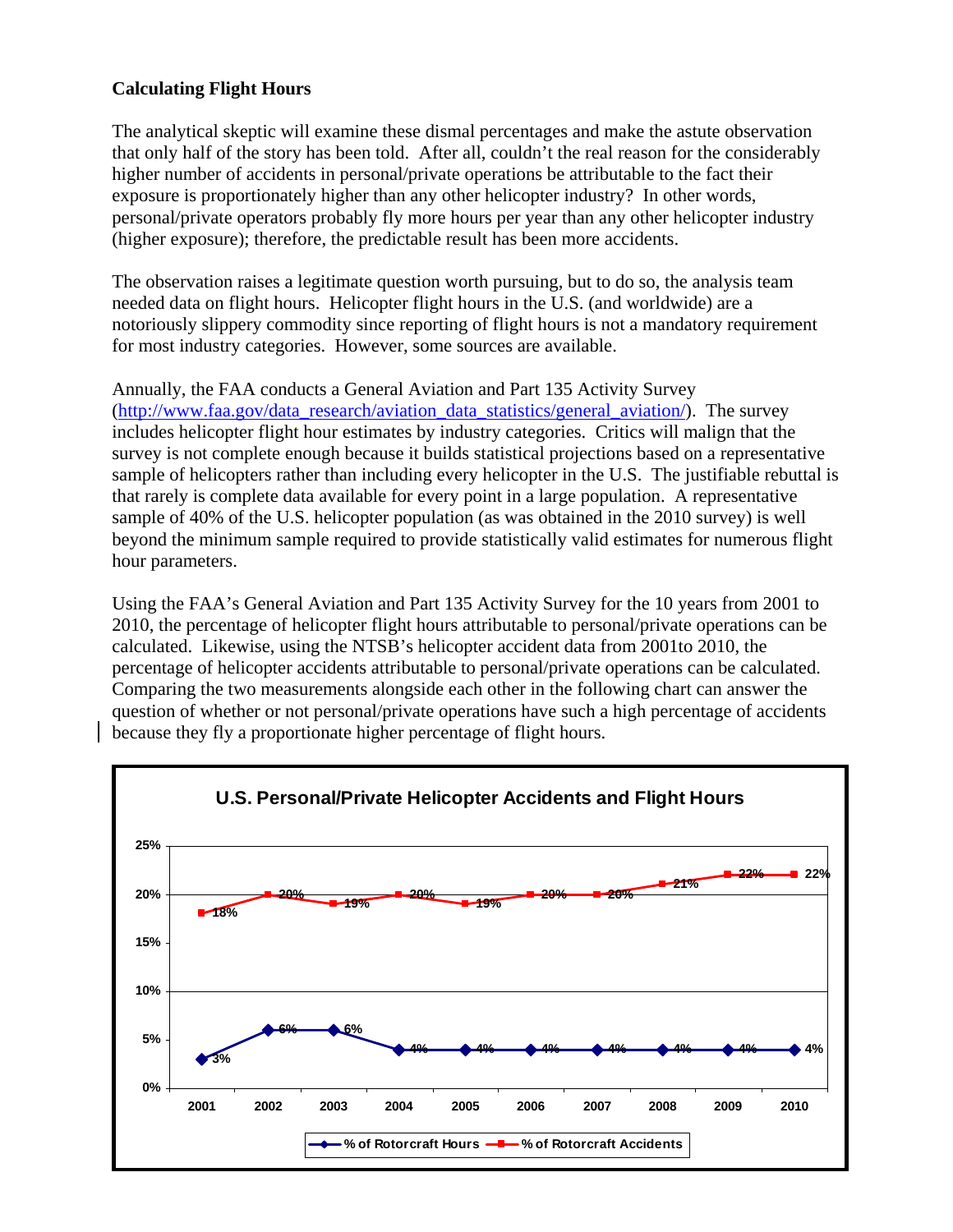As evident, the number of helicopter accidents in the personal/private category is not at all proportionate to the number of flight hours flown. In fact, there is a stunningly large gap between the low percentage of U.S. helicopters hours flown in personal/private operations as compared to the high percentage of U.S. helicopter accidents. The bottom line in the comparison is that for the 10 years analyzed, the personal/private category accounted for only about 5% of U.S. helicopter hours flown, yet resulted in 20% of the helicopter accidents. As a note to those who are students of statistical analysis, even when accounting for standard error, the personal/private flight hours don't change by more than about a percentage point or so.

## **Comparing Other Industries**

For comparison purposes, notice the prominent difference between the personal/private chart when compared to the same type of chart for a category in helicopter industry that is closely scrutinized for its number of accidents: EMS.



Note how the line representing the percentage of hours flown and the line representing the percentage of accidents switched relative positions in the EMS chart when compared to the personal/private chart. For the 10 years analyzed, helicopter EMS accounted for about 13% of U.S. helicopter hours flown yet only resulted in about 8% of the helicopter accidents. For those who prefer accident rates per 100,000 flight hours the comparison for the nine years between the two categories is as follows:

> Personal/Private: 29.6 accidents per 100,000 flight hours EMS: 3.9 accidents per 100,000 flight hours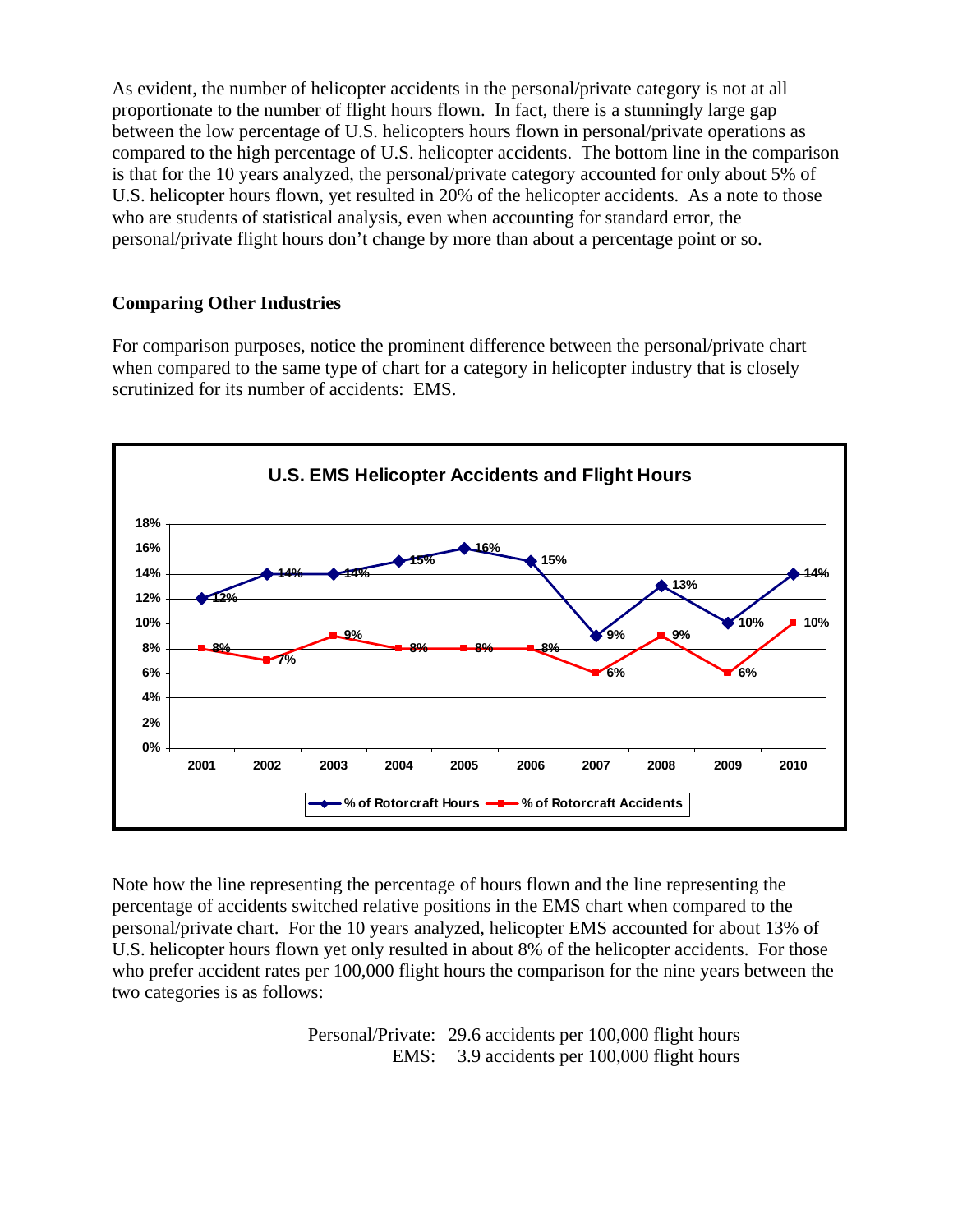## **Tragically Upside Down**

Incidentally, the IHST based their goal of achieving an 80% accident rate reduction off of a starting point (or baseline) accident rate in the U.S. of 9.1 accidents per 100,000 flight hours with the goal of reducing the rate to 1.8 accidents per 100,000 flight hours. The point of all these comparisons is to show the substantial magnitude of the problem in the personal/private category. The personal/private chart is tragically "upside down" in that a low volume of flight hours results in a disproportionately high volume of accidents. Based on the data sources used, the personal/private accident rate is more than 7 times higher than helicopter EMS and more than 3 times higher than the *starting point* for IHST's accident rate reduction effort. When considering the data regarding personal private data, the question becomes less, "Should we be alarmed?" and more "How alarmed should we be?"

To better understand how to address this problem, we need to study the personal/private helicopter accidents that have already occurred to determine what happened to cause so many accidents. The IHST's analysis team accomplished this type of work for the 97 personal/private accidents they analyzed. The team used the term "occurrence category" to refer to what happened in the accident. Any single accident could be categorized into up to four different occurrence categories. For the 97 personal/private accidents in 2000, 2001, and 2006, the most frequently cited occurrence categories are shown in the following chart.



# **What Happens and Why?**

To go from "What happened?" and progress further to the "Why did the accident happen?" question, the IHST analysis team used "Standard Problem Statements" to describe the combination of contributions that led to a given accident. "Pilot Judgment & Actions" was the most frequent contributor cited in their analysis of the 97 personal/private accidents in 2000, 2001, and 2006. To add more specificity to what the JHSAT found as leading problems encompassed under the general description of "Pilot Judgment & Actions", consider the following more detailed breakdown.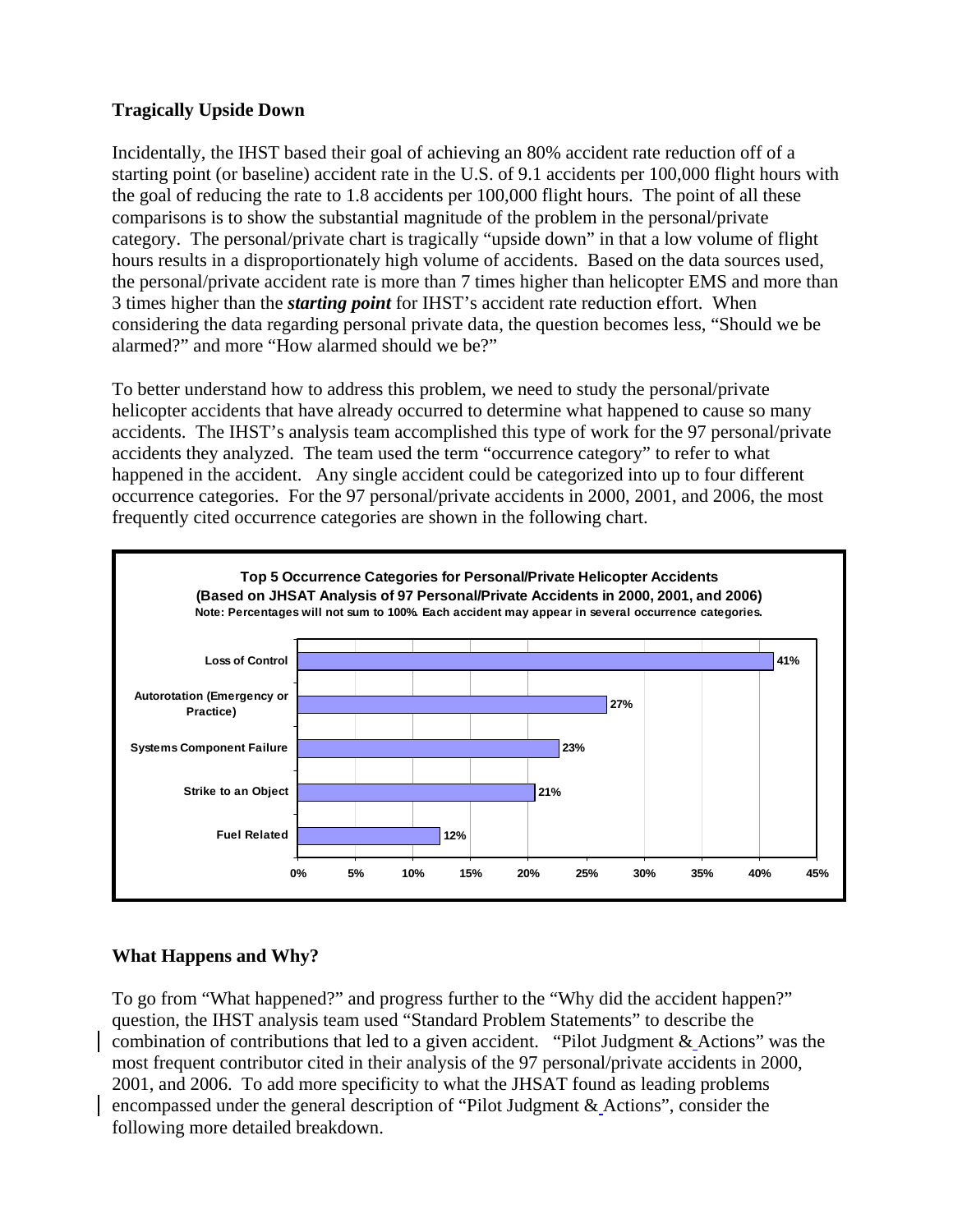

#### **What Can Be Done?**

While "What happened?" and "Why?" are ways to summarize and understand the past, answering the question of "How could we have prevented the accident?" is how we can make the changes that will influence the future. The JHSAT used "intervention recommendations" to describe what combination of factors could have kept the accident from occurring. "Training/Instruction" was the recommendation most often cited, delineated distinctively into the

following types of training.